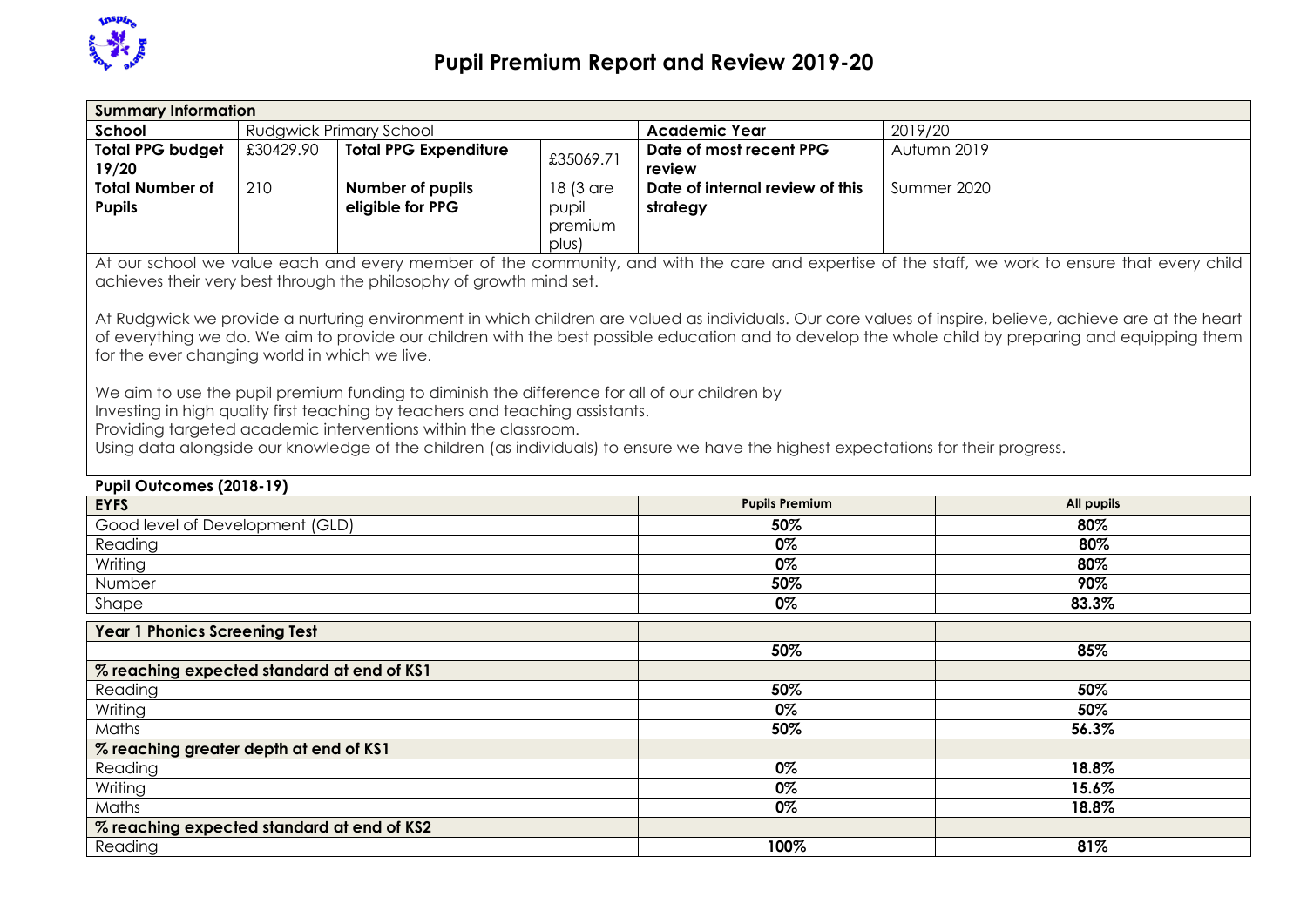

## **Pupil Premium Report and Review 2019-20**

| Writing                                                                                                                                                                                                                                                                                                                                          |                                                                                            | 67%    | 88%    |  |  |  |  |
|--------------------------------------------------------------------------------------------------------------------------------------------------------------------------------------------------------------------------------------------------------------------------------------------------------------------------------------------------|--------------------------------------------------------------------------------------------|--------|--------|--|--|--|--|
| Maths                                                                                                                                                                                                                                                                                                                                            |                                                                                            | 77%    | 67%    |  |  |  |  |
|                                                                                                                                                                                                                                                                                                                                                  | % reaching greater depth at end of KS2                                                     |        |        |  |  |  |  |
| Reading                                                                                                                                                                                                                                                                                                                                          |                                                                                            | 33%    | 27%    |  |  |  |  |
| Writing                                                                                                                                                                                                                                                                                                                                          |                                                                                            | $0\%$  | 5%     |  |  |  |  |
| <b>Maths</b>                                                                                                                                                                                                                                                                                                                                     |                                                                                            | 33%    | 31%    |  |  |  |  |
|                                                                                                                                                                                                                                                                                                                                                  | Attendance Data 2018-2019                                                                  |        |        |  |  |  |  |
|                                                                                                                                                                                                                                                                                                                                                  |                                                                                            | 95.82% | 97.18% |  |  |  |  |
|                                                                                                                                                                                                                                                                                                                                                  | Barriers to future attainment (for pupils eligible for PPG, including high attainers)      |        |        |  |  |  |  |
|                                                                                                                                                                                                                                                                                                                                                  | In-school barriers (issues to be addressed in school, such as poor oral language)          |        |        |  |  |  |  |
| A                                                                                                                                                                                                                                                                                                                                                | Cognition and Learning Difficulties                                                        |        |        |  |  |  |  |
| Low confidence and self-esteem<br>B.                                                                                                                                                                                                                                                                                                             |                                                                                            |        |        |  |  |  |  |
| С<br>Gaps in learning                                                                                                                                                                                                                                                                                                                            |                                                                                            |        |        |  |  |  |  |
|                                                                                                                                                                                                                                                                                                                                                  | barriers (issues that also need action outside school, such as low attendance)<br>External |        |        |  |  |  |  |
| D                                                                                                                                                                                                                                                                                                                                                | Parenting skills                                                                           |        |        |  |  |  |  |
|                                                                                                                                                                                                                                                                                                                                                  | <b>Desired Outcomes</b>                                                                    |        |        |  |  |  |  |
|                                                                                                                                                                                                                                                                                                                                                  | <b>Success Criteria</b><br>Outcome                                                         |        |        |  |  |  |  |
| For all PPG children to be making good or accelerated progress<br>Assessment and tracking data shows that children eligible for PPG are making<br>with their learning and achieving age-related expectations or<br>good progress with their learning, and their learning is in line with their peers,<br>A<br>particularly in writing.<br>above. |                                                                                            |        |        |  |  |  |  |

| uuvvu.                                                                                                                                                                                   | <u>LUITTULITTIIN IN TEITTIIN I</u>                                                                                                                                                                                   |
|------------------------------------------------------------------------------------------------------------------------------------------------------------------------------------------|----------------------------------------------------------------------------------------------------------------------------------------------------------------------------------------------------------------------|
| For all children to have access to activities outside of school to<br>boost their self-esteem.<br>For all children to develop self-esteem and self-confidence<br>through school support. | Children who are eligible to PPG are accessing clubs. Children, parents/carers<br>and staff are able to notice a positive impact.<br>Self-assessment when accessing school support demonstrates a positive<br>impact |
| Parents/carers have the knowledge and skills needed to develop<br>$\mathsf{C}$ secure relationships and are confident in using positive parenting<br>strategies.                         | Parent and carers report an increased confidence in parenting skills and are<br>noticing less behaviour conflict at home.                                                                                            |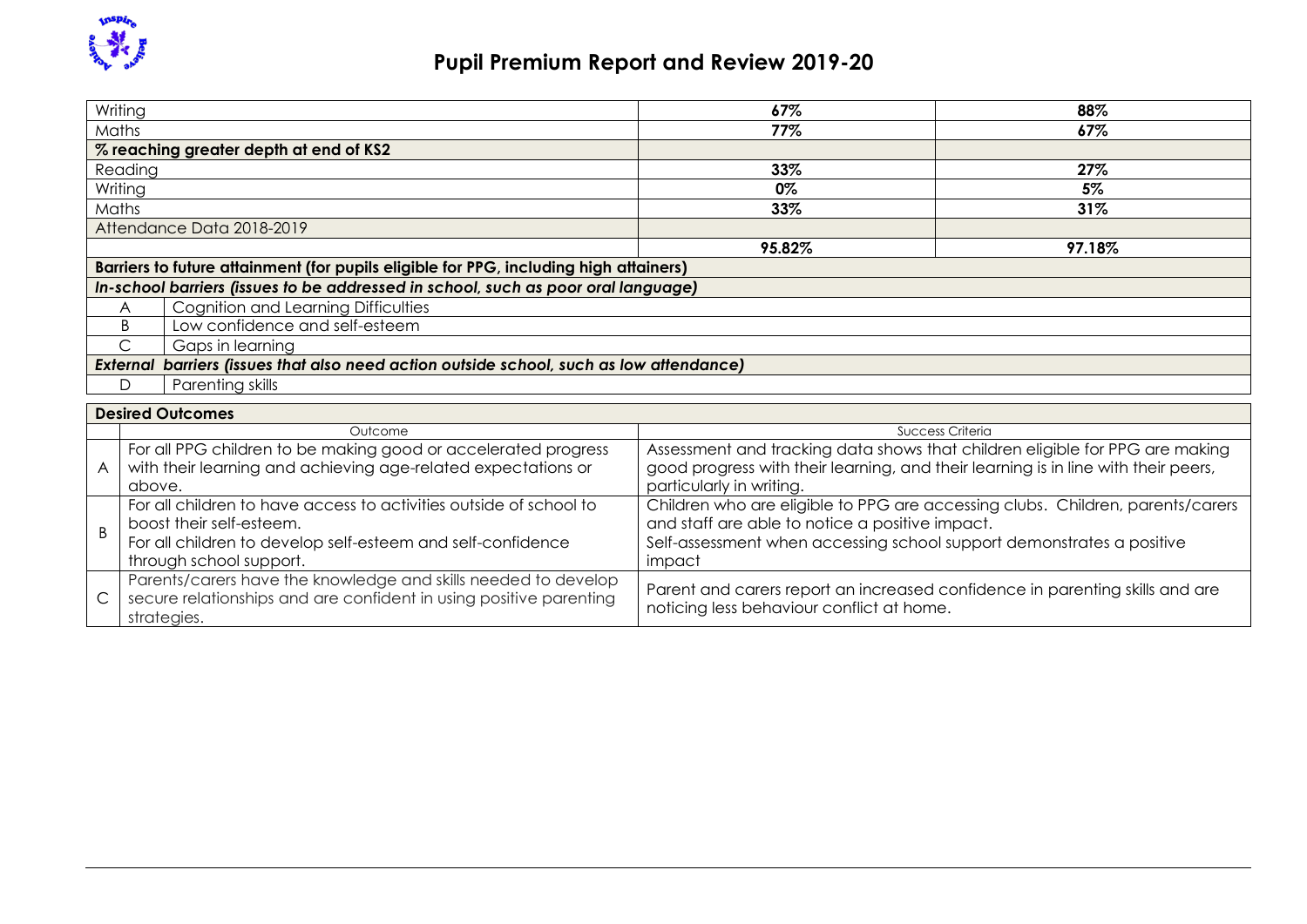

| <b>Planned Expenditure</b>                                                                                                                                                                      |                                                                                                                                                                      |                                                                                                                                               |                                                                                                                                                                                                                              |                                                                                                                                                                                                                                                                                                            |
|-------------------------------------------------------------------------------------------------------------------------------------------------------------------------------------------------|----------------------------------------------------------------------------------------------------------------------------------------------------------------------|-----------------------------------------------------------------------------------------------------------------------------------------------|------------------------------------------------------------------------------------------------------------------------------------------------------------------------------------------------------------------------------|------------------------------------------------------------------------------------------------------------------------------------------------------------------------------------------------------------------------------------------------------------------------------------------------------------|
| 2018-19                                                                                                                                                                                         |                                                                                                                                                                      |                                                                                                                                               |                                                                                                                                                                                                                              |                                                                                                                                                                                                                                                                                                            |
|                                                                                                                                                                                                 |                                                                                                                                                                      |                                                                                                                                               |                                                                                                                                                                                                                              |                                                                                                                                                                                                                                                                                                            |
|                                                                                                                                                                                                 |                                                                                                                                                                      |                                                                                                                                               |                                                                                                                                                                                                                              | <b>Review</b>                                                                                                                                                                                                                                                                                              |
| Attendance<br>monitoring by office<br>team, SM & SN.<br>Share attendance<br>booklets with<br>parents. Analyse<br>attendance data<br>on SIMs and create<br>individualised plans<br>for families. | Attendance will be in<br>line with national data.                                                                                                                    | Individualised<br>plans and regular<br>meetings with<br>families.<br>Phone calls home.                                                        | SIMS data.<br>Feedback from office staff.<br>SM to keep termly records of attendance<br>and progress.                                                                                                                        | PP attendance<br>for the year<br>was 90.28%.<br>Attendance for<br>the whole<br>school was<br>92.54%.<br>Attendance<br>data has been<br>skewed by<br>COVID19 and<br>parents<br>choosing to<br>with draw their<br>children early<br>before the<br>lockdown.                                                  |
|                                                                                                                                                                                                 |                                                                                                                                                                      |                                                                                                                                               |                                                                                                                                                                                                                              | £8000                                                                                                                                                                                                                                                                                                      |
| <b>Whole School</b><br><b>Desired outcome</b>                                                                                                                                                   |                                                                                                                                                                      |                                                                                                                                               |                                                                                                                                                                                                                              |                                                                                                                                                                                                                                                                                                            |
|                                                                                                                                                                                                 |                                                                                                                                                                      |                                                                                                                                               |                                                                                                                                                                                                                              | <b>Review</b>                                                                                                                                                                                                                                                                                              |
| Ensure that pupils<br>who are in receipt<br>of PPG are not<br>falling behind in<br>core subjects.                                                                                               | Assessment and<br>tracking data shows<br>that children eligible for<br>PPG are making good<br>progress with their<br>learning, and their<br>learning is in line with | SLT to monitor<br>progress and<br>feedback to class<br>teacher.<br>Priority given to<br>PPG children for<br>volunteer readers.<br>Children to | SLT performance review with class<br>teachers. All staff aware of pupil premium<br>children.<br>Data monitoring and pupil progress<br>meetings with individual teachers.<br>Reading list completed by reading<br>volunteers. | The Bookstart<br>packs were<br>well received,<br>particularly<br>during<br>lockdown.<br>4 children have<br>had RWI                                                                                                                                                                                         |
|                                                                                                                                                                                                 | <b>Community and Family Outcomes</b><br><b>Action</b><br><b>Action</b>                                                                                               | <b>Success Criteria</b><br><b>Success Criteria</b>                                                                                            | Intervention<br>Intervention                                                                                                                                                                                                 | The three headings below enable the school to demonstrate how they are using the pupil premium to improve classroom pedagogy,<br>and provide targeted support; and support whole school strategies; whilst also supporting the wider school community.<br><b>Monitoring Tool</b><br><b>Monitoring Tool</b> |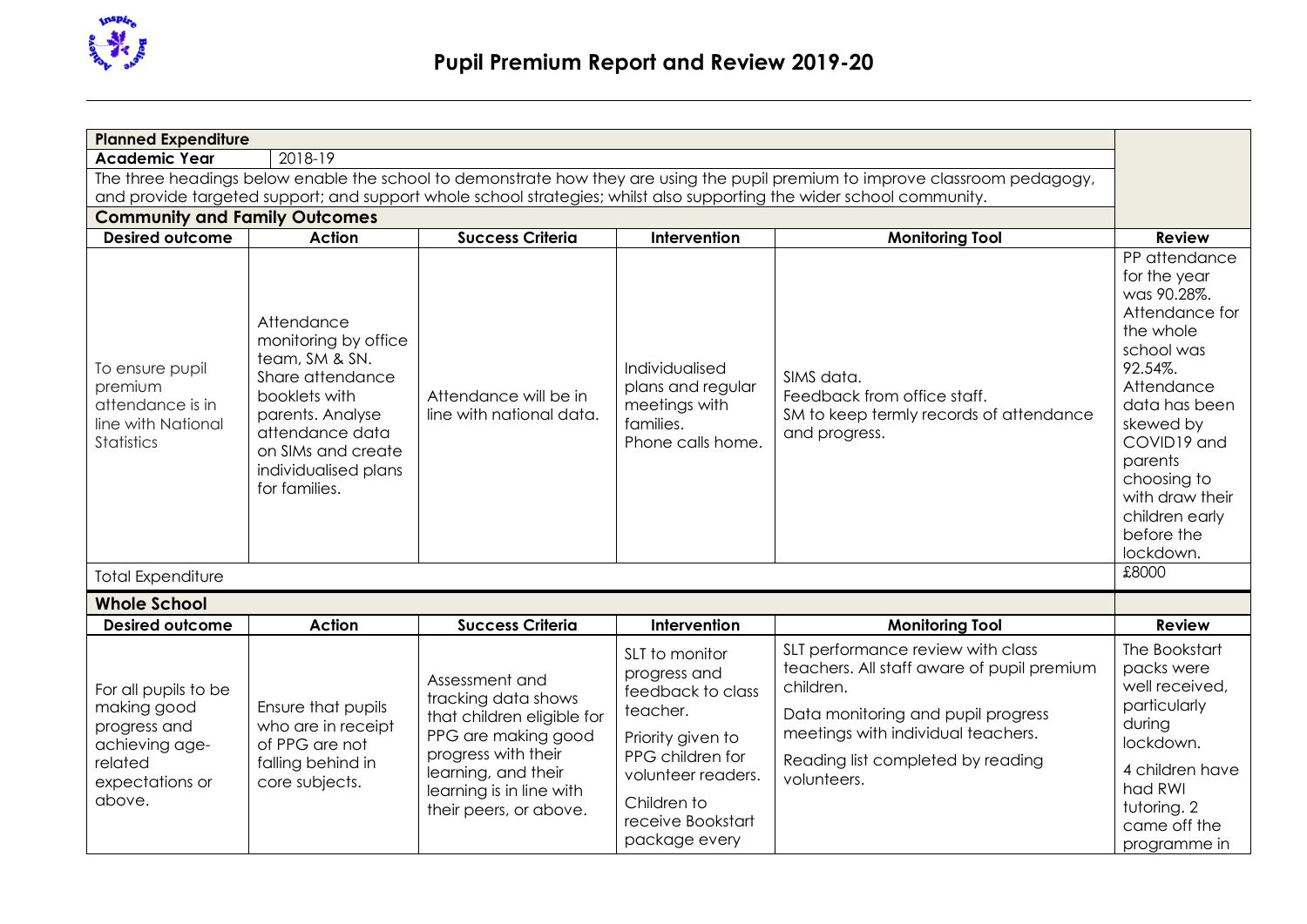

## **Pupil Premium Report and Review 2019-20**

|                                                                                                                                                          |                                                                                                                                                                                                      |                                                                                                                             | month for 6<br>months.<br>1:1 Read Write Inc<br>tutor daily<br>intervention.                             | RWI assessment sheet. Phonics assessment<br>sheet in year 1 3x yearly.                             | 3 months. 2<br>have SEN (SALT)<br>difficulties and<br>remain on the<br>programme as<br>part of their ILP.                                                                                                                                                                                                                                                                         |
|----------------------------------------------------------------------------------------------------------------------------------------------------------|------------------------------------------------------------------------------------------------------------------------------------------------------------------------------------------------------|-----------------------------------------------------------------------------------------------------------------------------|----------------------------------------------------------------------------------------------------------|----------------------------------------------------------------------------------------------------|-----------------------------------------------------------------------------------------------------------------------------------------------------------------------------------------------------------------------------------------------------------------------------------------------------------------------------------------------------------------------------------|
| Ensure that pupils<br>who are in receipt<br>of PPG are not<br>falling behind in<br>core subjects.<br>Improve tracking<br>systems and data<br>collection. | Assessment and<br>tracking data shows<br>that children<br>eligible for PPG are<br>making good<br>progress with their<br>learning, and their<br>learning is in line<br>with their peers, or<br>above. | SLT to monitor progress<br>and feedback to class<br>teacher.<br>Priority given to PPG<br>children for volunteer<br>readers. | SLT performance<br>review with class<br>teachers.<br>Data monitoring.<br>Reading list for<br>volunteers. | SLT performance review with class<br>teachers.<br>Data monitoring.<br>Reading list for volunteers. | Summer<br>2019/20 data.<br>$Reading -$<br>43.8% of PP<br>children are on<br>track or higher.<br>Writing $-43.8\%$<br>of PP children<br>are on track or<br>higher.<br>Maths $-56.2\%$<br>of PP PP<br>children are on<br>track or higher.<br>The<br>implementation<br>of the mastery<br>approach<br>continues<br>along with<br>identification &<br>support from<br>the maths tests. |
| <b>Total Expenditure</b>                                                                                                                                 |                                                                                                                                                                                                      |                                                                                                                             |                                                                                                          |                                                                                                    | £15500                                                                                                                                                                                                                                                                                                                                                                            |
| <b>Pupil Cohort/individual Needs</b><br><b>Desired outcome</b>                                                                                           | <b>Action</b>                                                                                                                                                                                        | <b>Success Criteria</b>                                                                                                     | Intervention                                                                                             | <b>Monitoring Tool</b>                                                                             | <b>Review</b>                                                                                                                                                                                                                                                                                                                                                                     |
| For all children to<br>have access to<br>activities outside of                                                                                           | Increase the<br>number of children<br>taking part in<br>competitive sport.                                                                                                                           | Children who are<br>eligible to PPG are<br>accessing clubs, and<br>children, parents/carers                                 | All school trips and<br>events are fully<br>subsidised for                                               | Register of participants in competitive<br>sports events and Young voices.                         | £325.21 was<br>spent to ensure<br>all children<br>were able to                                                                                                                                                                                                                                                                                                                    |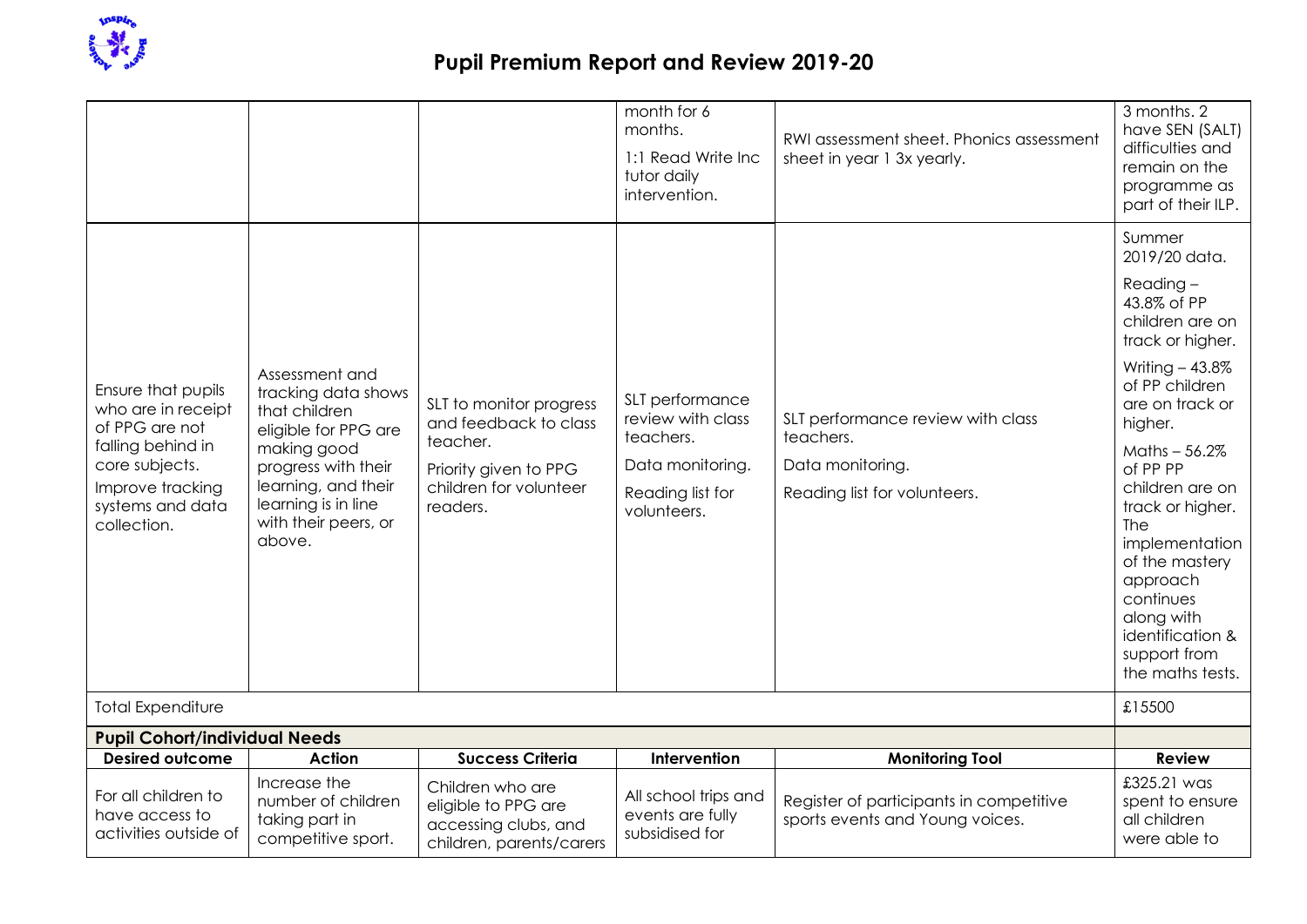

| school to boost<br>their self-esteem.                                                                                                                                                                                                                                                                                                                                                                  | Increase the<br>number of children<br>taking part in Young<br>voices.                                 | and staff are able to<br>notice a positive<br>impact.                                  | children eligible<br>for PPG.                                                                 | Monitor number of PPG children who are<br>taking part in after-school clubs.                                       | attend school<br>trips.                                                                               |  |
|--------------------------------------------------------------------------------------------------------------------------------------------------------------------------------------------------------------------------------------------------------------------------------------------------------------------------------------------------------------------------------------------------------|-------------------------------------------------------------------------------------------------------|----------------------------------------------------------------------------------------|-----------------------------------------------------------------------------------------------|--------------------------------------------------------------------------------------------------------------------|-------------------------------------------------------------------------------------------------------|--|
|                                                                                                                                                                                                                                                                                                                                                                                                        | Children are able to<br>join the after school<br>clubs.                                               |                                                                                        |                                                                                               |                                                                                                                    |                                                                                                       |  |
|                                                                                                                                                                                                                                                                                                                                                                                                        |                                                                                                       |                                                                                        | ELSA sessions are<br>prioritised for<br>children eligible<br>for PPG.                         |                                                                                                                    | PP children<br>were<br>communicated<br>with before                                                    |  |
| For all children to<br>develop self-<br>esteem and self-<br>confidence<br>through school<br>support.                                                                                                                                                                                                                                                                                                   | <b>ELSA time allocated</b><br>to support children<br>with low self-<br>esteem and self-<br>confidence | Self-assessment when<br>accessing school<br>support demonstrates a<br>positive impact. | <b>ELSA</b> provides<br>'attachment'<br>support, as<br>needed, for pupils<br>eligible for PP+ | ELSA evaluations.<br>SM to meet weekly with ELSA.<br>Parental and class teacher feedback<br>Pupil self-assessment. | years $R, 1, 8, 6$<br>returned in<br>June. 1 child in<br>year 6 needed<br>further support<br>from the |  |
|                                                                                                                                                                                                                                                                                                                                                                                                        |                                                                                                       |                                                                                        | ELSA sessions are<br>prioritised for<br>children eligible<br>for PPG.                         |                                                                                                                    | school.                                                                                               |  |
| <b>Total Expenditure</b><br>£11830.52                                                                                                                                                                                                                                                                                                                                                                  |                                                                                                       |                                                                                        |                                                                                               |                                                                                                                    |                                                                                                       |  |
| During Lockdown PP families had their free school meals hampers and vouchers delivered by staff if they were unable to collect them from the school.<br>Five families were identified by the school as needing additional support financially and were set up to receive food parcels from the Rudgwick larder.<br>All PP families received regular calls from class teachers and SLT during lockdown. |                                                                                                       |                                                                                        |                                                                                               |                                                                                                                    |                                                                                                       |  |
| One family had a local resident who did their shopping due to shielding.                                                                                                                                                                                                                                                                                                                               |                                                                                                       |                                                                                        |                                                                                               |                                                                                                                    |                                                                                                       |  |
| Learning packs at the beginning of lockdown were delivered to all pp families.                                                                                                                                                                                                                                                                                                                         |                                                                                                       |                                                                                        |                                                                                               |                                                                                                                    |                                                                                                       |  |
| 2x newsletters, weekly planning and other correspondence was posted or delivered.                                                                                                                                                                                                                                                                                                                      |                                                                                                       |                                                                                        |                                                                                               |                                                                                                                    |                                                                                                       |  |
| The children received three letterbox packs.                                                                                                                                                                                                                                                                                                                                                           |                                                                                                       |                                                                                        |                                                                                               |                                                                                                                    |                                                                                                       |  |
| PP children were communicated with before years R, 1 & 6 returned in June. 1 child in year 6 needed further support from the school.                                                                                                                                                                                                                                                                   |                                                                                                       |                                                                                        |                                                                                               |                                                                                                                    |                                                                                                       |  |
| Deliveries took place to Billingshurst, Horsham & Pulborough as well as within the village.                                                                                                                                                                                                                                                                                                            |                                                                                                       |                                                                                        |                                                                                               |                                                                                                                    |                                                                                                       |  |
| <b>Total Expenditure</b>                                                                                                                                                                                                                                                                                                                                                                               |                                                                                                       |                                                                                        |                                                                                               |                                                                                                                    | £364.19                                                                                               |  |